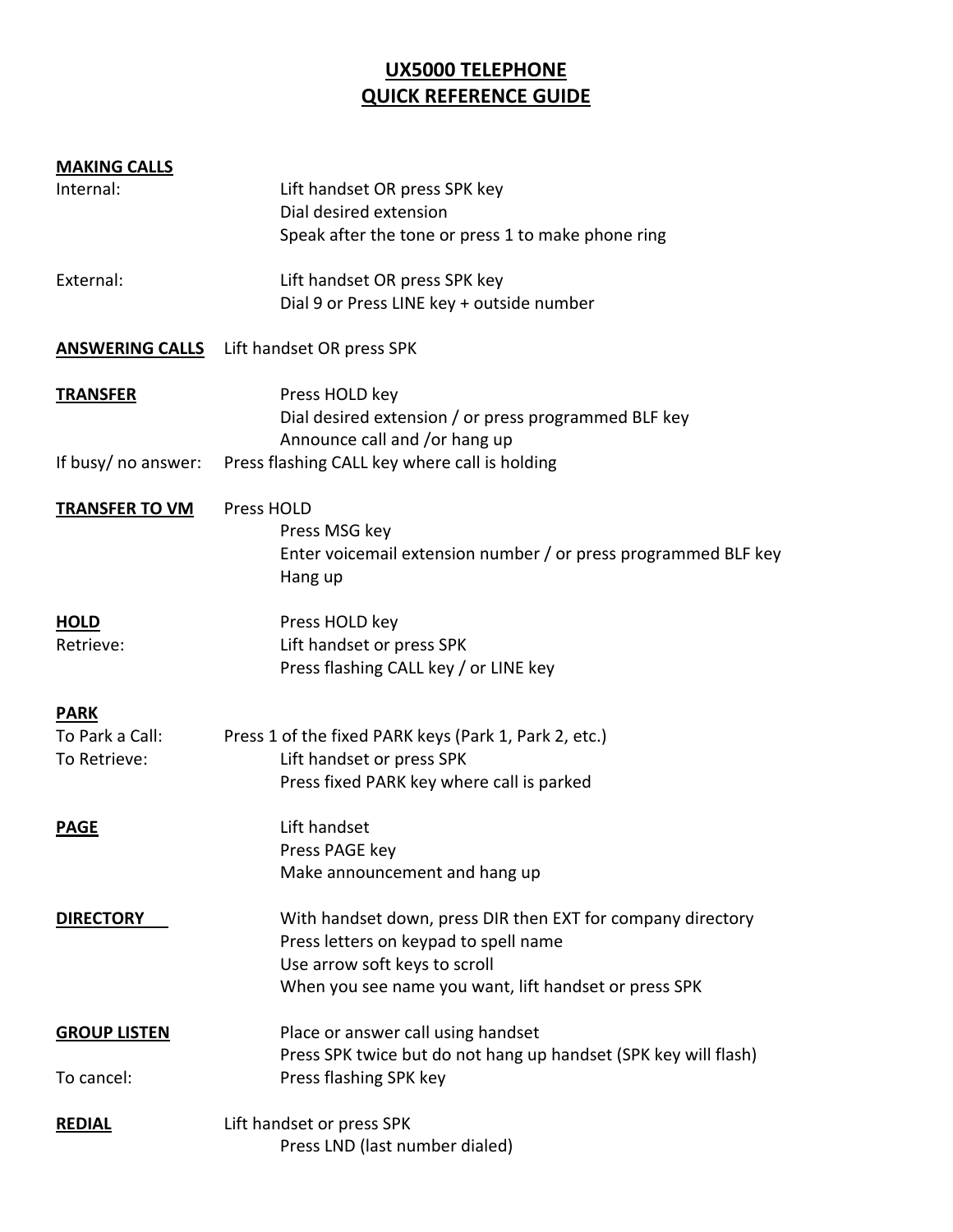|                                          | (When phone is idle, press LND or use LIST soft key to scroll through last 10<br>numbers. To dial, lift handset when you see desired number)                                                                                                                                    |  |
|------------------------------------------|---------------------------------------------------------------------------------------------------------------------------------------------------------------------------------------------------------------------------------------------------------------------------------|--|
| <b>CALL FORWARD</b>                      | Press PROG soft key<br>Press CFWD soft key then STA soft key<br>Press IMM soft key<br>Enter ext number to forward to                                                                                                                                                            |  |
| To cancel:                               | Press ALL soft key<br>Press PROG soft key<br>Press CFWD soft key<br>Press CNCL soft key                                                                                                                                                                                         |  |
| <b>CONFERENCE</b>                        | While connected to 1 party<br>Press CONF<br>Dial internal extension or press 9 for outside line (dial other party)<br>When other party answers press CONF twice to start conference<br>To add additional callers, press CONF and repeat steps (32 max)                          |  |
| <b>DO NOT DISTURB</b>                    |                                                                                                                                                                                                                                                                                 |  |
| To activate:                             | Press DND + 3 (sends all calls directly to your voice mail if programmed)                                                                                                                                                                                                       |  |
| To deactivate:                           | Press $DND + 0$                                                                                                                                                                                                                                                                 |  |
| <b>ONE TOUCH CALLING (Internal Only)</b> |                                                                                                                                                                                                                                                                                 |  |
| To program:                              | Press SPK key<br>Press 8 5 1<br>Press key to program "one of the lit keys"<br>Press 01 + extension number<br>Press HOLD<br>Press SPK to exit                                                                                                                                    |  |
| <u> VOLUME +/-</u>                       | Adjusts 3 different volume settings<br>1) Adjusts the volume while you are on the phone<br>2) Adjusts the ringing volume<br>3) Adjusts the page volume<br>Adjustments must be made while the feature is active<br>While phone is idle, volume keys will adjust display contrast |  |
|                                          | <b>UX5000 VOICEMAIL</b><br>Your mailbox number is the same as your extension                                                                                                                                                                                                    |  |
| To access voicemail:<br>From your phone: | Press MSG key<br>Enter security code (if applicable)                                                                                                                                                                                                                            |  |
| From outside                             | Dial Back Door number<br>When the voicemail answers press $# +$ your mailbox number                                                                                                                                                                                             |  |
| From another desk:                       | Lift handset or press SPK                                                                                                                                                                                                                                                       |  |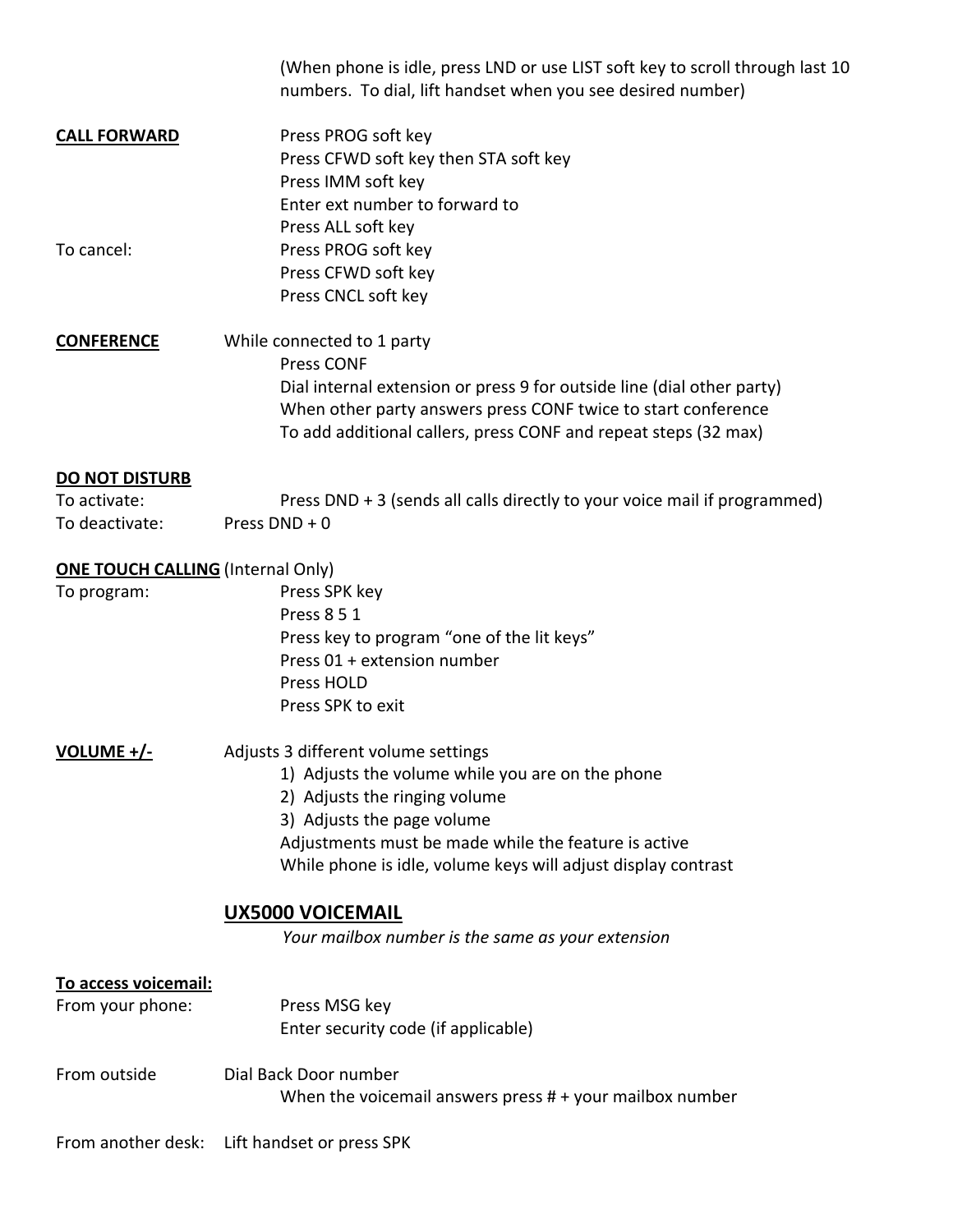# Dial 600 Enter your mailbox number

You must initialize your mailbox so callers will know that they have reached the correct mailbox. Initialization *includes recording your name for the company directory, recording your personal greeting and changing your security code. By following the directions below you will successfully initialize your mailbox.* 

| To set security code: Access your mailbox    | Press MORE soft key<br>Press OPTNS soft key then SEC soft key<br>Enter new security code (must be 4 digits)<br>Press OK softkey                                                     |
|----------------------------------------------|-------------------------------------------------------------------------------------------------------------------------------------------------------------------------------------|
| <b>Record your name:</b> Access your mailbox | Press MORE soft key<br>Press NAME soft key then REC soft key<br>At the tone, record your first and last name<br>Press DONE soft key or #<br>Use soft keys to listen, re-record etc. |

#### **Record your greeting:**Access your mailbox

 Press GREET soft key Press GR1, GR2 or GR3 to select greeting Press REC soft key At the tone, record your greeting Press DONE soft key or # Use soft keys to listen, re‐record etc.

### **Sample Greetings:**

1. Thank you for calling the summary contract the voicemail of the voicemail of the voicemail of the summary contract on the voicemail of the voicemail of the voicemail of the voicemail of the voicemail of the voicemail of the phone or away from my desk. At the tone, please leave a message and your call will be returned as soon as possible. If you require immediate assistance, please dial 0 now. Thank you.

### **MESSAGE OPTIONS**

*You will be notified of new messages by the flashing light on the MSG key of your telephone.*

#### **To Listen to Messages:**

Log into your mailbox

- **5** Listen to new messages
- **17** Listen to saved messages

#### **Options available while listening to a message:**

- **3** Erase the message
- **72** Save the message
- **73** Reply to message sender (internal only)
- **63** Forward message to another user
- **2** Back up 5 seconds